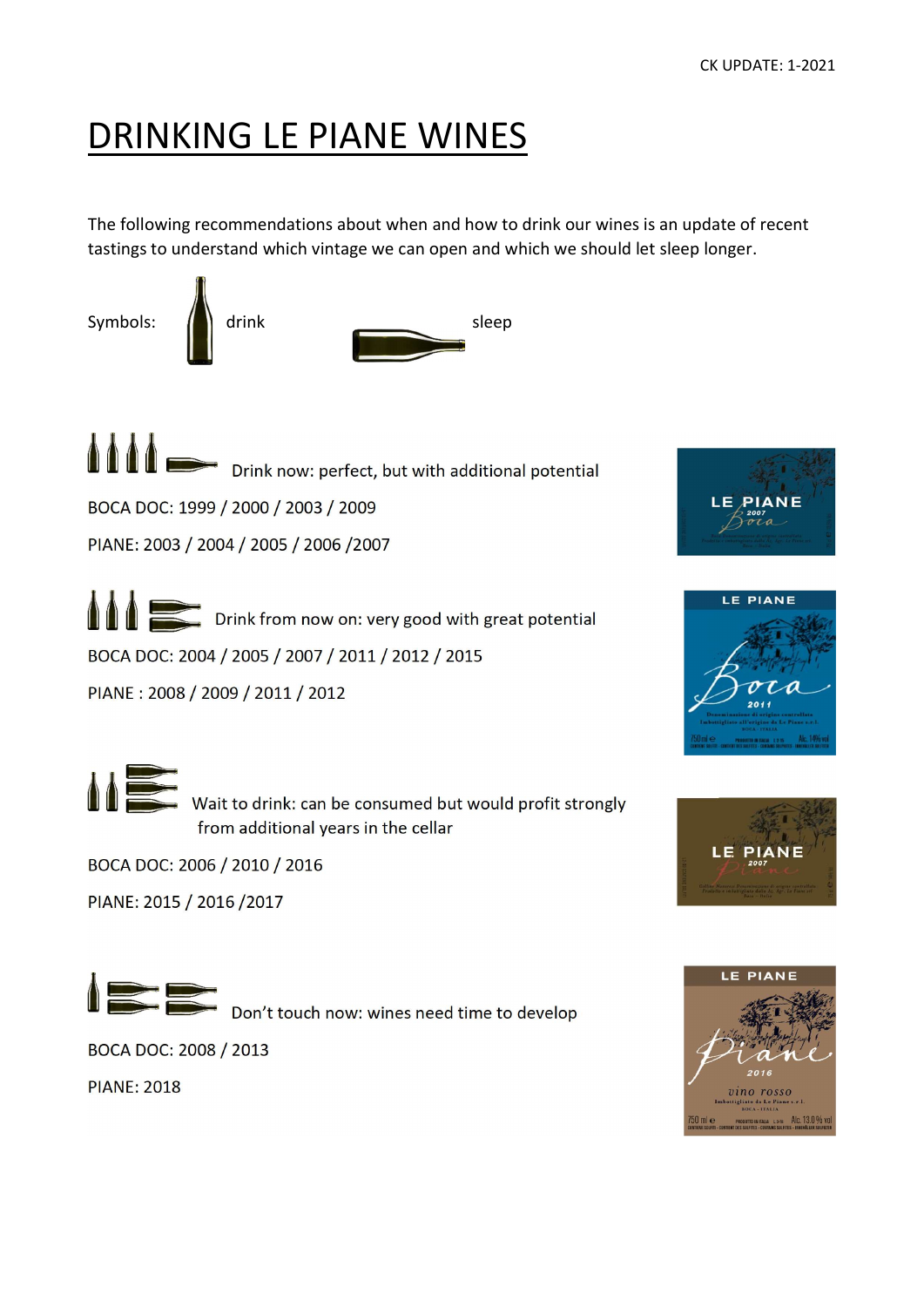#### BOCA DOC:

 $111 -$ 

1999-2002 the first vintages are all now to drink, they are not yet as good as the following wines but still drinkable and a nice experience. They should be drank only with food.



# $\Delta \Delta \Delta$

2003: hot vintage with full and ripe wines, now in best shape, smooth, complex with hints of tobacco and mediterranean herbs and still good fruit, long and spicy finish.



2004: very good year with full structure on tannins and acidity, no getting ready even can still lay down some years, very complex aromatics and still a bit austere. Unfortunatly we find some bottle variation (due to the sulphites management), the good bottles are great but some bottles are more forward and show much riper.



2005: a warmer year with some rain just before harvest gave ripe wines with good harmony with medium body and less structure. At the moment in very good shape to drink. Fruit and complex aromatics in a gentle long finish.



2006: classic Nebbiolo vintage, somehow a bit austere with god acidity and tannins, very elegant and fragrant (a lot of violets), well structured, medium body starting to show some silky softness but still some years of sleeping would be better, to be served with a Brasato.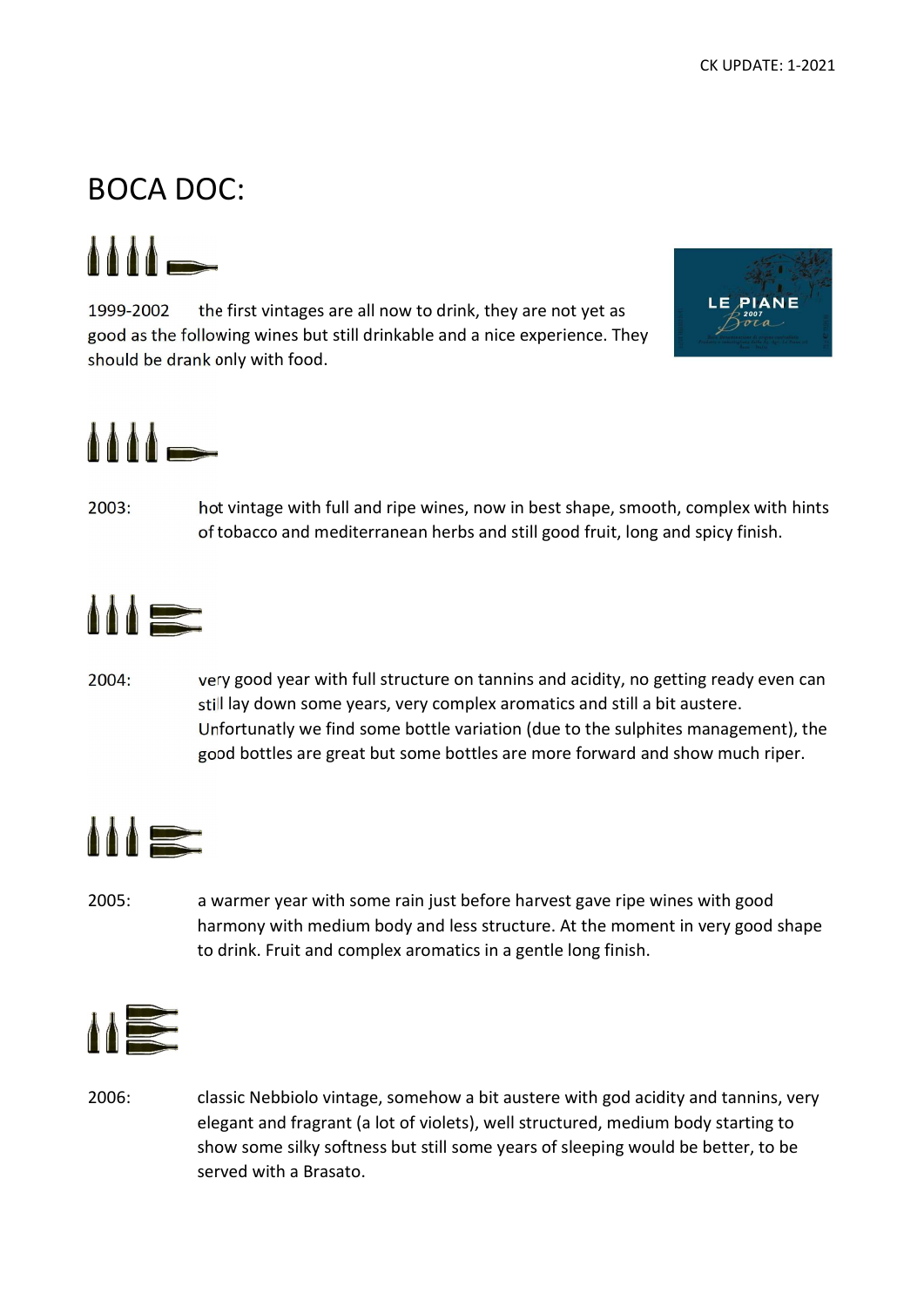

2007: this wine from a powerful and well-structured vintage shows his first ripeness and could be well served now even keeps for another 10 years for sure. Very rich and complex aromatic on the warmer side (tobacco, liquorice, blood orange, mediterranean herbs, full bodied and still good tannins, what demands a richer food with. Better to decant this wine some hours before drinking.



2008: the best vintage in the first decade of Le Piane, low yields because of hail in July gave high concentration, important structure and very complex aromatics with spiciness, full bodied, austere with his acidity and tannins, all in a cooler framework, flowers, forest berries, grapefruit, savoury and mineral with some astringence in the finish, a wine to wait for some other 5-10 years.





2009: warmer year with very ripe wines, which in the first years not in good harmony with his high tannic structure (like always in warm year not silky fine tannins), but in the last 3 years this wine has made a great jump ahead and is may be my favorite to rink now. Rich and ripe, balsamic notes and sweet liquor notes, smooth, important and complex with herbs and macchia from Tuscany and some tobacco. Best to drink now.



2010: the most elegant year of the first decade, in young years it was charming and fine, with great complex fragrance and long finish on the more acidic side, the year was colder with very late harvest and thus fine soft tannins. In the last years this wine closed a bit down and should sleep some years even if also now fine to drink after some decanting.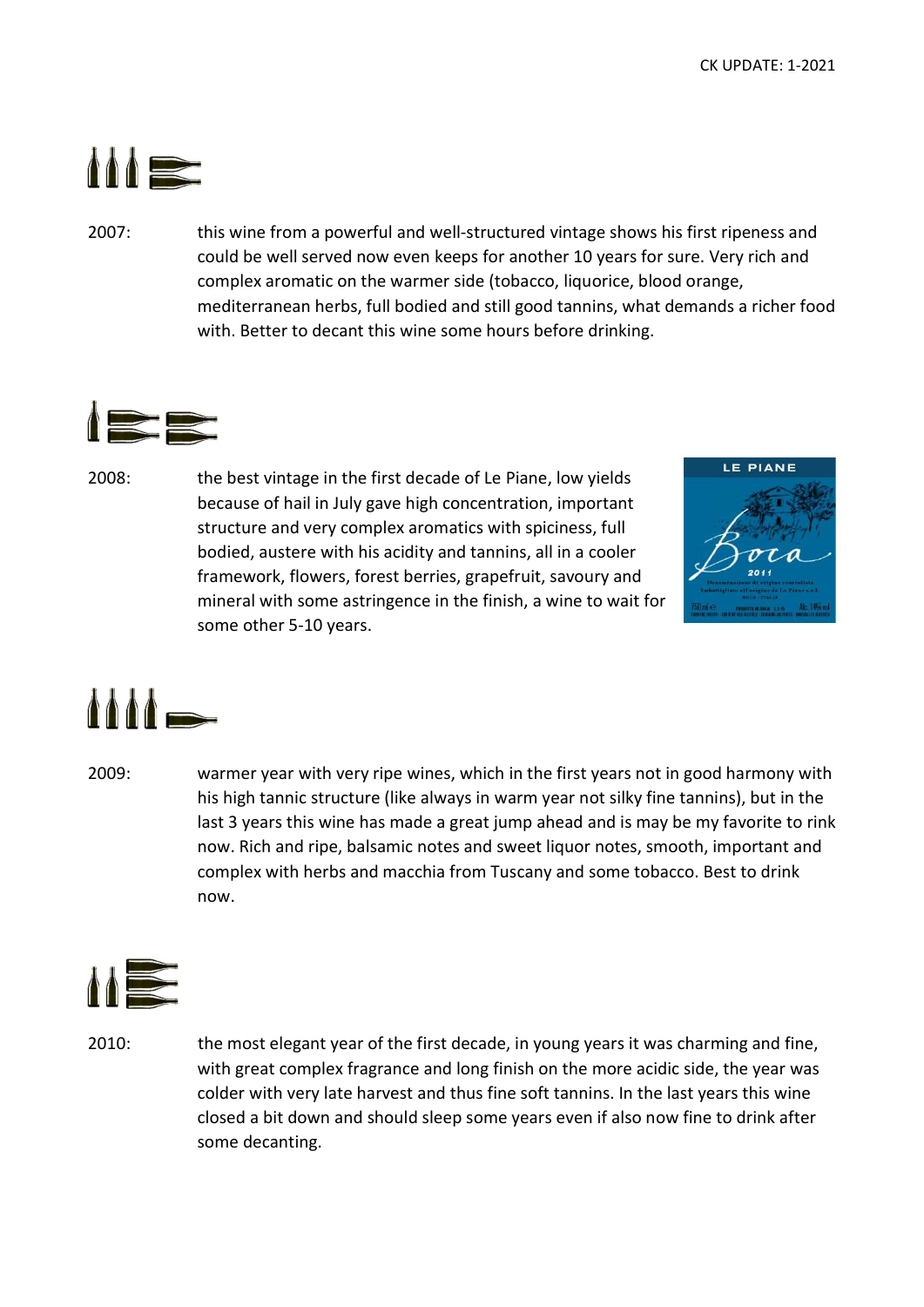### $\mathbf{M}$

2011: hot year with very ripe wines, which first seemed somehow too ripe and alcohol driven, but strange enough developed to one of our best wines. The last tastings from different people were extremely positive, silky, soft and long with complex aromatics of ripe fruit, orange, spicies, some tobacco which gives an interesting noble-bitterness. Long taste and full of charme. Start to drink now even it keeps some other years for sure.



2012: year of great harmony which seemed even a bit too lean and nice, but now this wine opened up in a very positive way showing silkiness and full aromatics of balsamic notes and dried fruit, some tobacco and long and charming finish.



2013: the best vintage in the second decade of Le Piane, low yields because of cooler weather conditions with very late harvest gave important structure and very complex aromatics which goes from flowers to forest berries, forest ground in fall to some balsamic notes, very mineral and grapefruit in the finsish, sweet sour berries lingering on the palate, etherial, even it seems to be powerful and structured the alcohol is only 12.5%, means incredible harmony and drinkability, in this wine everything is concentrated but nothing haeavy. We came to the market only end of 2019, strategy to make understand the long-term view of this vintage. Let this wine some years in the cellar.



2015: the most charming vintage from a warmer year, since one year in the bottle this wine shows harmony and ripeness with very pleasant complex aromatics (flowers, spices, red fruit) and fine and elegant medium-bodied structure. Easy to drink and goes with a lot of different dishes.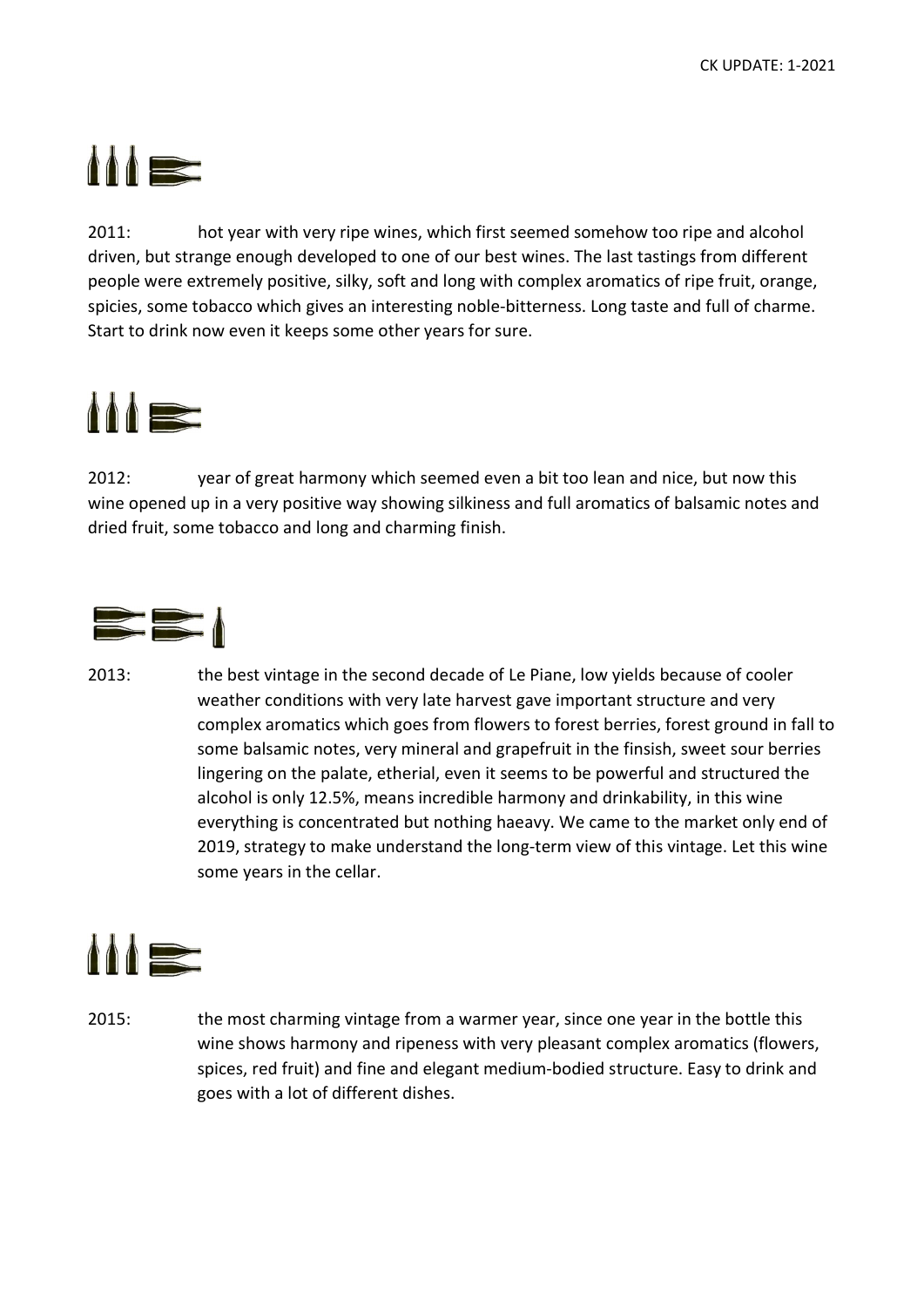

2016: cooler year with crispy fruit in a very elegant and fine texture, flowers, red fruit and a lot of lingonberry, which gives a savoury, stimulating taste. The first bottling of this wine was in September 2019, the second in September 2020, experiment to see the difference of different aging in barrel. At the moment this wine shows a crispy positive freshness with bright fruit. Nice to experience a first sip, but normally after some years the wine will close down and we should wait then up to 10 years and more to retouch it.

#### PIANE:

1111-2003, 2004, 2005, 2006, 2007

The Croatina from our old vines (Maggiorina) in the first years are nor ripe, knowing that they were far from the quality level we reach now with this wine. Since we understood how to operate in the vineyard with the grape the wine has totally changed from 2008 on getting better and better every year. All this vintages are showing more or less the rustic character of Croatina with harsher tannins and notes from leather and some dark fruit. Even tough they are very nice to drink with hearty food (pork, sausages, gorgonzola cheese). My favorite is the 2005 which has reached also some silkiness and softness. The 2003 still a huge wine with high concentration needing very important dishes. The 2007 was a compromise to soften the Croatina adding 25% of Nebbiolo and indeed it is the most elegant and soft wine of the first vintages. With the Nebbiolo it loose a bit the character of Croatina and lacks a bit of identity, but may be this helps to make that wine very easy to approach.



## $\bullet$   $\bullet$  2008, 2009, 2011, 2012

The next group shows wines with full power of Craotina and riper fruit driven wines with softer tannins and complex aromatics from black berries, black cherry, forest ground in fall to liquorice. They have still nice sweet fruit and good structure, medium tannins, what still demand some strong food (game, moose, risotto, gorgonzola). The change of the new style of Piane is mostly tha understanding of harbvest period of Craotina which we postponed after Nebbiolo picking really fully ripe grapes. The tannins got much softer and the fruit is much more concentrated and